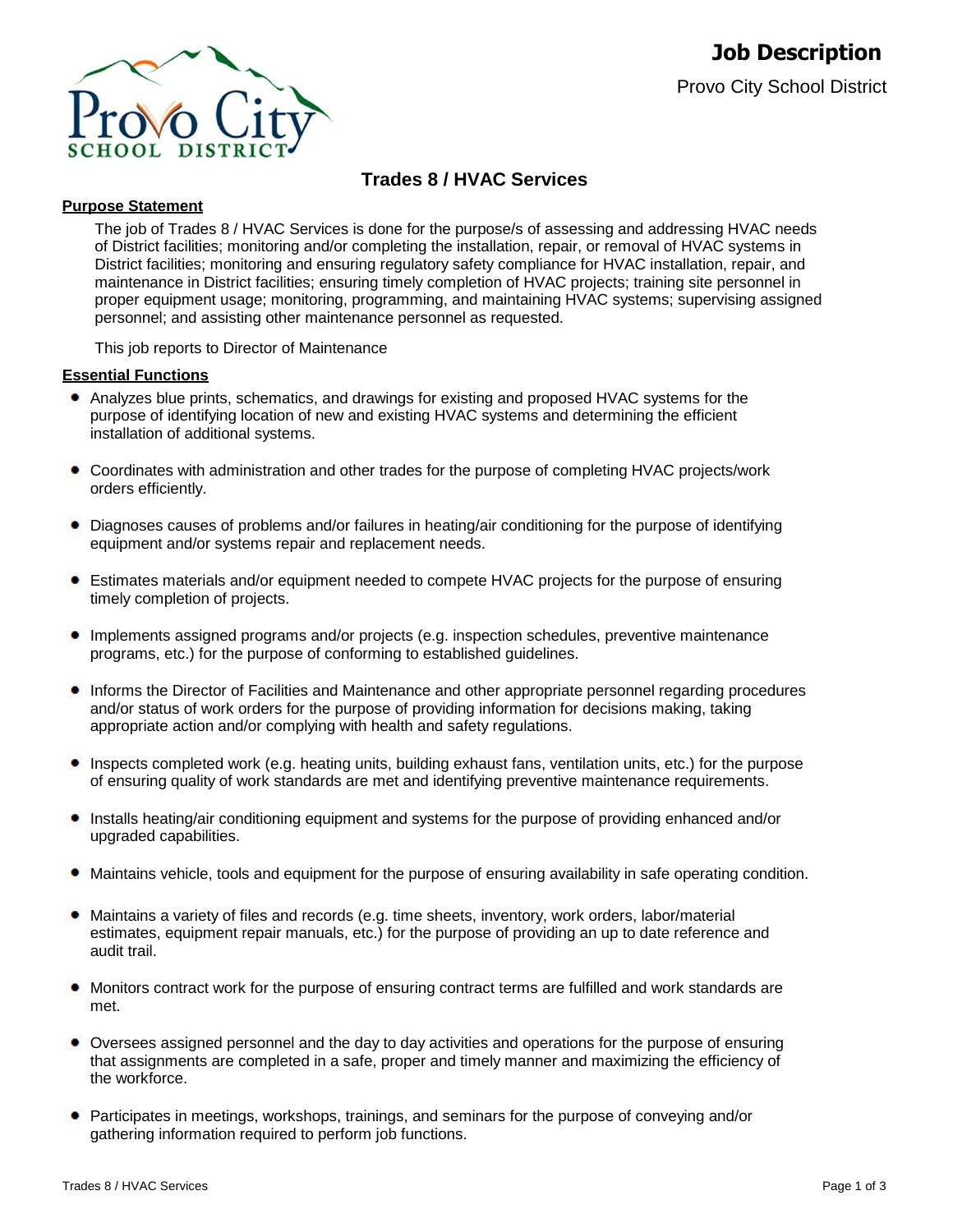- **Performs routine and preventive maintenance for the purpose of ensuring the ongoing functioning of** HVAC systems.
- Performs other related duties as assigned for the purpose of ensuring the efficient and effective functioning of the work unit.
- Prepares reports and written materials related to assigned activities and personnel (e.g. records of refrigerants, daily paperwork/log, time and materials, specifications, etc.) for the purpose of documenting activities and/or conveying information.
- Procures equipment and supplies for the purpose of maintaining availability of required items in order to complete jobs efficiently.
- Recommends plans, policies, procedures and/or specific actions for the purpose of addressing department goals, objectives and work-related needs.
- Repairs heating/air conditioning systems and components and obsolete equipment for the purpose of providing comfort within facilities.
- Responds to emergency situations during and after hours for the purpose of resolving immediate safety concerns.
- Trains assigned personnel on procedures used for HVAC equipment repair for the purpose of developing their professional and safety awareness skills.
- Transports a variety of tools, equipment and supplies for the purpose of ensuring the availability of materials required at job site.

# **Job Requirements: Minimum Qualifications**

# **Skills, Knowledge and Abilities**

SKILLS are required to perform single, technical tasks with a need to periodically upgrade skills in order to meet changing job conditions. Specific skill based competencies required to satisfactorily perform the functions of the job include: guiding others; administer first aid; analyzing; budgeting and cost control; customer service; effective listening handing hazardous materials; interpersonal aptitude managing projects/programs; managing staff/performance; monitoring activities; operating equipment; planning; problem solving; recordkeeping supervision; training; use of technology.

KNOWLEDGE is required to perform algebra and/or geometry; read a variety of manuals, write documents following prescribed formats, and/or present information to others; and analyze situations to define issues and draw conclusions. Specific knowledge based competencies required to satisfactorily perform the functions of the job include: safety practices; codes/laws/rules/regulations/policies current and emerging technology; English grammar/punctuation/ spelling/vocabulary; health standards; material handling techniques; safety practices.

ABILITY is required to schedule activities, meetings, and/or events; gather, collate, and/or classify data; and consider a number of factors when using equipment. Flexibility is required to work with others in a variety of circumstances; work with data utilizing defined but different processes; and operate equipment using a variety of standardized methods. Ability is also required to work with a wide diversity of individuals; work with a variety of data; and utilize a variety of job-related equipment. Problem solving is required to identify issues and create action plans. Problem solving with data requires independent interpretation of guidelines; and problem solving with equipment is moderate. Specific ability based competencies required to satisfactorily perform the functions of the job include: adaptability/flexibility; communication with persons of diverse backgrounds/knowledge/skills; decision making detail oriented; innovation; mechanical aptitude meeting schedules/deadlines; motivating others; multi-tasking; organizing; physical stamina; prioritization reliability; taking initiative; teamwork; working extended hours.

### **Responsibility**

Responsibilities include: working under direct supervision using standardized routines; directing other persons within a small work unit; operating within a defined budget. Utilization of some resources from other work units is often required to perform the job's functions. There is some opportunity to significantly impact the organization's services.

### **Work Environment**

The usual and customary methods of performing the job's functions require the following physical demands: